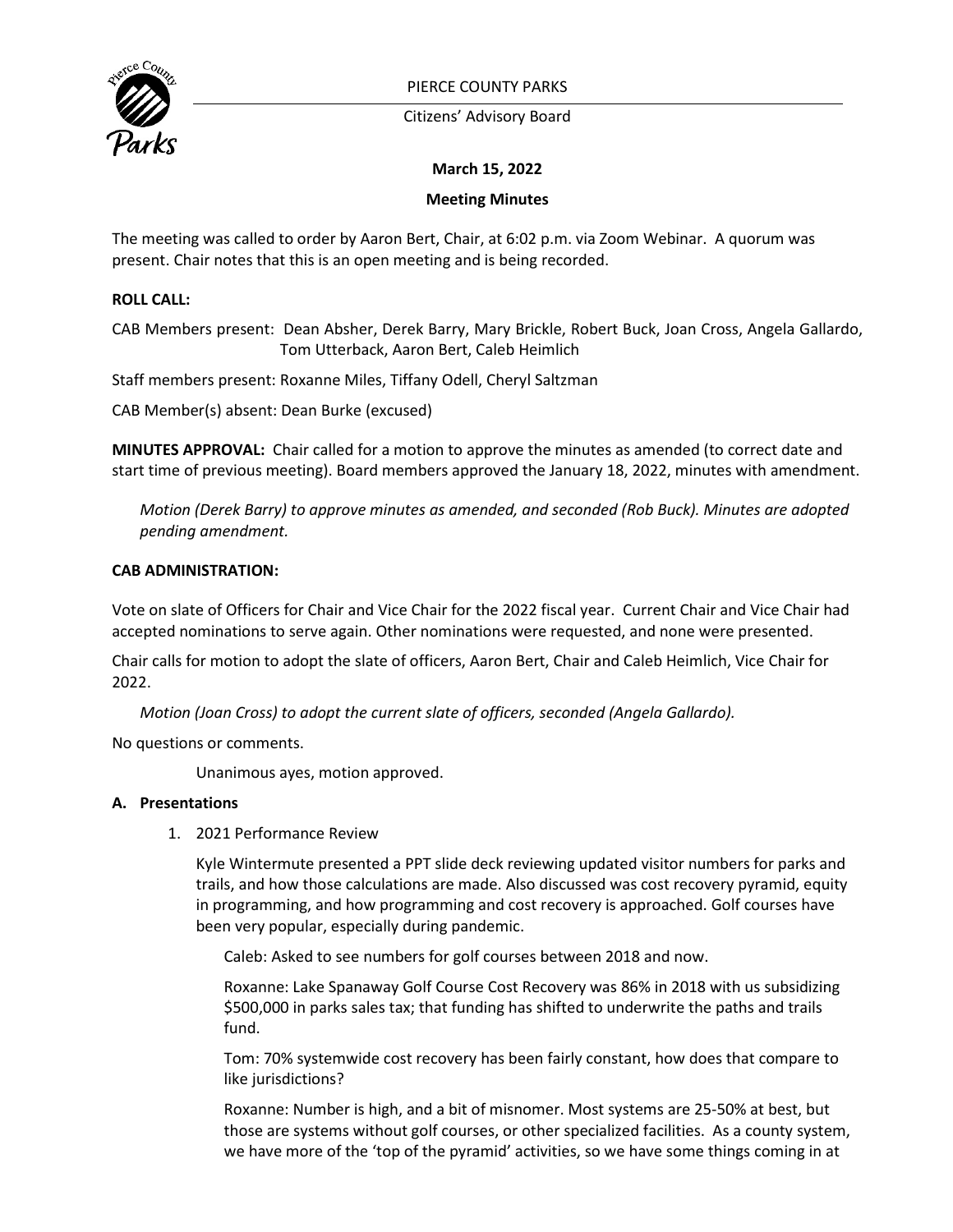100%, or 70%, or 60% - Spanaway is high because of Fantasy Lights, and Heritage is high as the deficit is split with Puyallup School District, so there's revenue coming in to cut that gap. When we have our biggest expense bases underwritten with revenues, it makes a big difference in overall cost recovery. We're not trying to push that higher, 65-70% is probably the sweet spot. We've also had troubles filling positions, so expenditures were down in 2021 – which isn't sustainable in the long run. We also haven't loaded all our costs into this, for example, natural lands, so it's not a complete picture. Our overall rate is based on the site-specific cost centers listed in the report.

Kyle – we have over 5,200 acres that we take care of, some by responsive maintenance, some active, with daily operations and maintenance. Out of that, the presented numbers are only calculating for the 2,350 acres that are developed, open and actively maintained by staff.

A very large annual report will be coming out to you soon, but this presents a high-level overview.

2. Title 14 Final Recommendations

Tiffany Odell – Shared Title 14 Matrix including the changes since May 2022 that was sent out prior to this meeting. Any questions or concerns?

Angela: On the Animals portion, 14.08.070, Sec. 2, if bringing an animal into a park, owner has requirement to bring necessary equipment to remove and dispose of animal's fecal matter – relating to horses, are people expected to have five-gallon buckets and shovels? Not really feasible and would make it impossible for someone to ride a horse in a park and follow the rules.

This led to a discussion on:

- Non-toxicity/deterioration of manure
- Messiness concerns if hikers, walkers, bikers use the same system.
- Options for personal compliance (tail bags)
- Designating equestrian areas that have shared tools or collection areas, and which volunteer equestrian groups help maintain. Other users would know to expect manure to be left to degrade.
- State or other site rules where parking, trailhead areas require clean up, but trails do not.
- See specific commentary at the end of the minutes.\*

Joan Cross has question about trails and rules on trails, specifically about notifying the people ahead of you if you're going to pass them. Wonder how many people are aware of this?

Tiffany: The new trails code is the code of conduct, and these rules would be posted at trail heads so that they should receive the information when they start out on the trail, or somewhere along the trail.

Joan: If you had an activity like bed races that included wheels and people pushing it, would that make a difference to micromobility rules?

Tiffany: I'm not sure, I'm guessing if it was something like a bed race it would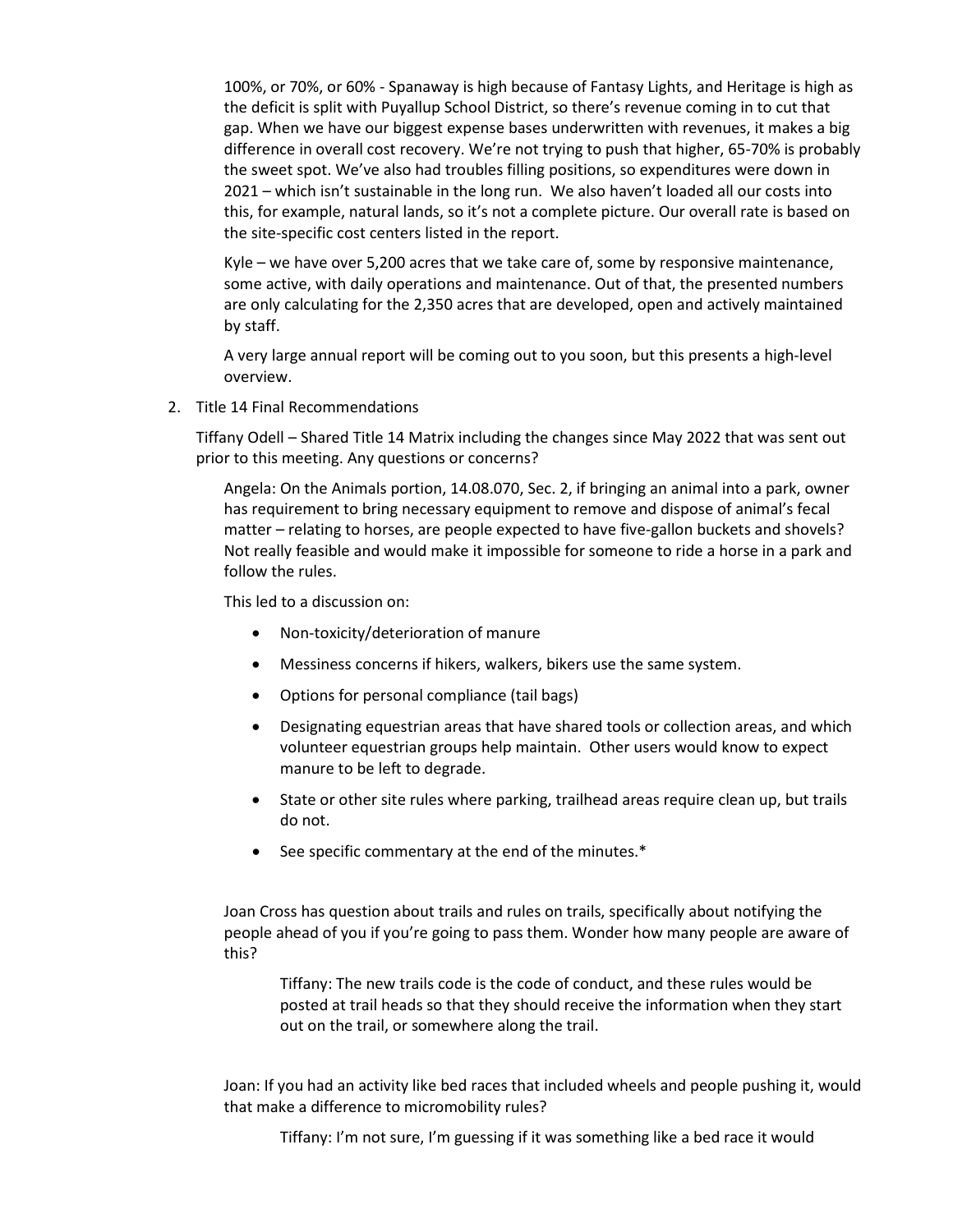require permitting, and it would come with its own rules. I don't deal with recreational permits, but if bicycles are racing on trails, we'd include allowances and block areas off if the permit authorized breaking general safety/park use rules.

Kyle: We have the ability to apply for a special use permit, and that would detail out what this race looks like and what impacts there might be and then we'd vet that with the requestor to see if it's feasible to put on the trial and would supersede any posted rules due to accommodations for the permit.

Tom: Notes from last May re micromobility – I thought we were talking about 14.2, services and fees, but under here it looks like just the title was amended, but is there no substantive changes to the code under that section?

 Tiffany: Great point, Tom. We talked about fees at that last meeting and since then with the annual budget adoption in 2021, we carried that fee portion forward in advance, as part of our annual fee update, so that's already been adopted. This is the rest of the Title that didn't move through that process.

Joan asked if adopt-a-park has been eliminated? Is it put in some other place?

 Tiffany: It hasn't been eliminated, we took out adopt a park/adopt a trail language and replaced it with volunteer stewardship, that's what replaces the adopt a trail. That reflects our current park stewardship program. We now have park stewards that can adopt certain areas of parks and follow a stewardship plan, or you can come to volunteer events. We just don't have programs with those titles in the code anymore.

Joan: okay, I'm okay now.

Aaron: Caleb, do you want to repeat the motion you put forward.

*Motion (Heimlich) to recommend Title 14 as presented with the caveat being an opening for addressing horse waste and special carveouts, seconded (Absher).*

Receiving no additional comments. Ayes have it unanimously and motion carries.

3. Director's Comments:

Since we are running short on time, the legislature just closed so it's timely to talk about those items.

The special use discussion is not as time sensitive, so I can introduce you a little to what was sent, but we can defer conversation until May. Is that amendable to the Chair so that we can move on to Board comments by 7:20 or so? (Aye).

Highlights of legislative session:

- It was a short session, so not a lot of new issues introduced. The 2021 session authorized a high level of funding, approved over the biennium for recreation and conservation office. We have a lot of grants in, and you'll see in our Capital program next month; you'll see that we are taking full advantage of State funding requests.
- Conservation Futures (CF) is something that is designated to receive a piece of people's property taxes; the county oversees this grant program. Property tax as a whole is capped at one percent growth plus new construction every year. When you don't allow the taxes to collect as much as inflation is growing, and you cap it you get less and less of a share of those dollars. While we're eligible for 62 cents of every 100,000 thousand dollars of assessed value, we only collect only about 38 cents. There was an initiative that some council members were behind and the Trust for Public Lands where they wanted to move CF outside of that cap so that counties would move up to the authorized rate in legislation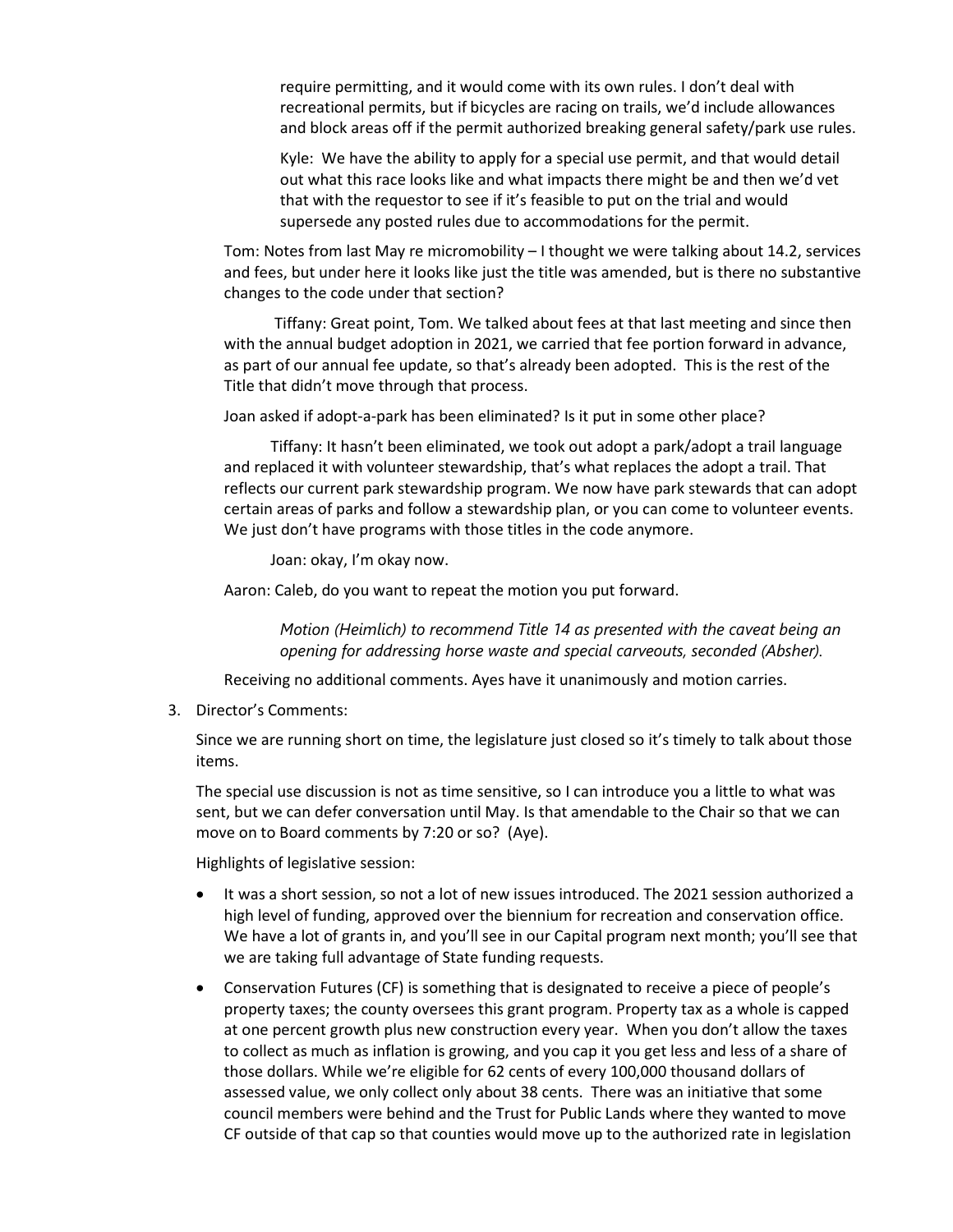and just stay there. It stopped in the process and didn't pass.

- Added funding for Dept of Natural Resource to fund derelict vessel program. When people abandon boats in the water, whoever is the public agent of the shoreline, becomes responsible for salvage. There's a lot of abandoned boats. Every agency can call DNR to help them fund this, but they're out of money long before meeting the need and then it falls on us to figure it out removal costs. They tripled that fund so that a share of the vessel taxes will go toward this issue on an ongoing basis. This will be helpful to us as this is a frequent issue we deal with.
- Active transportation Parks has always pursued Recreation Grants to build trails; Public Works has active transportation plans. We are working to align our plans so that Public Works is not just planning for in the right of way, but we can see where our projects connect into the right of way and take people off of the right of way into lesser stress environments for commuting. The State passed a huge transportation budget, with a lot of it for active and multimodal transportation, however it is focused on safe routes to schools, RAISE grants and many programs that Public Works divisions can qualify for and are set up to pursue, but not as much on the recreation side. Hard to get trails to qualify, or recreation departments to qualify; but we are collaborating to try to take advantage of these resources to build out the Regional Trail system.
- Climate change solutions introduced a bill to require zero emissions landscape equipment, no gas-powered lawn movers, chainsaws, anything. There was pushback because it doesn't make sense to have electric power tools in firefighting, for example. Also, a concern for the lack of infrastructure to charge that equipment in the field. They started by wanting an additional 10% tax for buying gas-powered equipment and moved to having incentives, trying to make state contracts exclusively zero emissions and putting mandates on public agencies to meet the mandate by 2025, requiring a complete changeover in all equipment. This was revised all the way down to just being a tax incentive (no tax on electric equipment) but it never made it to the final vote. We expect it back next session. We've been looking at making incremental changes, not so much as getting equipment but making sure our trucks and shops are equipped for that infrastructure and doesn't create electrical overload in the process.

### **B. Board Business**

a. Special Use Policy Statements – Roxanne introduced the policy note document sent to the CAB members. The policy document begins to form directed based on results of the Special Use survey that the CAB took. The statements show where there is clear consensus, but there are many more areas to discuss where results were mixed. We are working on this incrementally, nothing is being advanced yet, but the department does have current inquiries and projects to consider. Some questions about how we choose a site, or should we be open to any and all requests for sites is still on the table. The highest agreement statement in the survey was that a special use needs to be in a master plan, and if not, it should be taken out to public to see if they want it.

The largest mixed views of the CAB were on charging fees at special use facilities.

There are considerations that Parks needs to make related to working with partners. It will be helpful to understand this before we try to make policy statements. For example, there is a different type of agreement and expectation based on Capital – who is building it? Is it low barrier or will it require a big investment? Maintenance and operation costs – what does it take to operate it and what is subject to union contract? Are there risks and who will be responsible for those risks.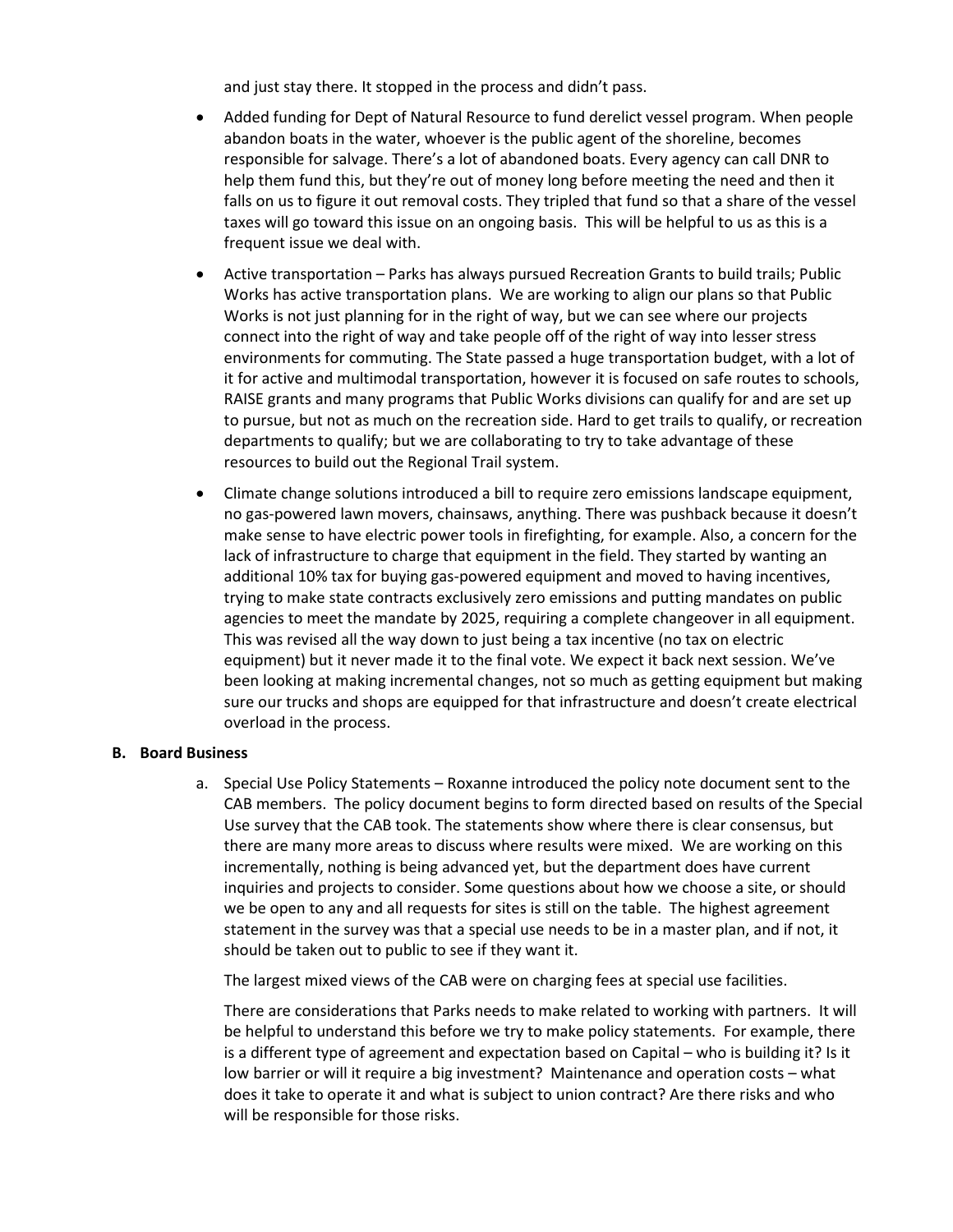Roxanne and Kyle came up with three buckets/categories of the type of relationships the County has in order to partner on special use facilities/activities: User-Self Directed, Primarily User Directed, and Facilitated Access and shared examples of what that looks like, how they were decided upon, the legal implications, and terms. This is still in a notes/development stage.

Aaron: What timeline are you thinking for internal staff process to develop this?

Roxanne: By end of the year, I would like to have the draft policy – not at a place to advance the policy outside of the department before the end of the year but want it to be moving forward and completed by the end of this biennium because Tiffany will be starting PROS plan update in 2024 and we would like this policy/guidance imbedded.

Rob: I have a lot of concerns; a lot of things are convoluted at this point and am curious as to how they will get worked out. I think a lot of the activities, like facilitated access, no issue, but there is a lot of grey area between user self-directed and primarily user directed. What about a community group that raises money to put in a skate park but doesn't have opportunity to do volunteer work? Are we turning down that money?

Roxanne: Nothing in this precludes anyone from giving money, but we need to know who owns and who maintains what is being built.

Rob: I disagree…someone puts in a disc golf course. Once it's in, there's no maintenance needed. Other opportunities, dog parks, skate parks, are there volunteer hours there? I think it's grey between those and how those work.

Roxanne: This was an introduction, and I'm hoping to provide details, but maybe you and I could go over this together. The line we're working against is that we can't gift public resources to anybody. If it was developed with public dollars, we need to make sure the public has access. I can't turn over union work to another group, so those are the things we need to work out in an operating agreement. It is all doable just needs to be structured so we have each of the relationships in the right buckets. There is room for many 'right approaches', just need to understand how the terms all fit together in an agreement.

Rob: Understood. As we move forward, I'm sure we'll have more conversation as we work through this.

### **C. Board Comments**

Caleb: thank you for the vote for vice-chair. I'm honored. Thank you to the staff for being on tonight and the reports are always informative.

Aaron: Next meeting is May 17, in person.

Tom: The agenda mentions the Carbon River Special Meeting, was that going to be calendarized or mentioned?

Tiffany: You all responded to a meeting poll, and I believe the meeting date agreed upon is April 4, but it looks like we won't get the final information from our consultants until the end of the week prior, so you'd have a very small amount of time to review the plan. It's about 60 pages. Would you like more review time? It's a cooperative action plan shared by multiple agencies, parks service, forest service, some private timber service, and us, and will be going to Council for resolution. We are not solely responsible for all the elements but are the coordinator of the efforts.

Aaron: I would suggest sending out an updated meeting availability request for later in April.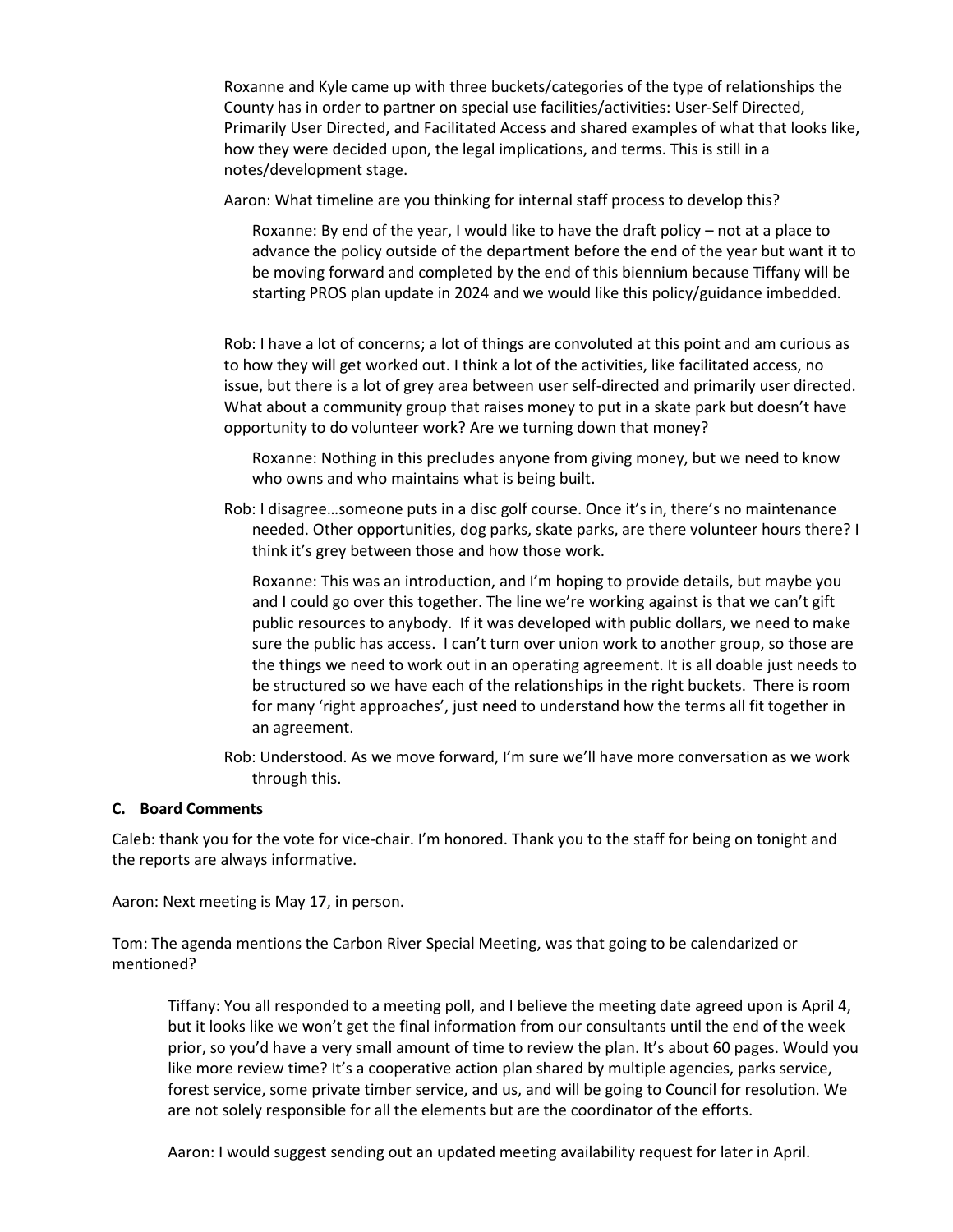Tiffany: Cheryl will send out an updated request for last two weeks in April for a virtual meeting to give you two weeks to review and prepare.

#### **D. Public Comments**

No public comments.

### **E. Citizens Comments**

No citizen comments.

#### **NEXT MEETING: Tuesday, May 17th at ESB**

**MEETING ADJOURNED:** The meeting adjourned at 7:31 p.m.

\*Details of Animal Waste Discussion:

Dean Absher: I agree with comment nobody is going to carry bags, and agree some group to pick up might work, but that cleaning up after your horse is not reasonable.

Roxanne: Aaron, we are going to get all sides of this issue. I do see it might be unenforceable. If CAB think we should strike all accountability for horse owners to clean up after their horses and move forward without that we'd need a statement from CAB as we've already gotten and would expect pushback from Council and public process by not asking for people to have that consideration.

Angela: Maybe for that specific site and other sites that have stables nearby, the trail rules sign can have a note saying that this trail is being adopted by this group and while there might be some stuff there, they do try to do regular clean up? Maybe stables can help with language?

Roxanne: That would be a way for them to comply instead of removing it as an expectation in any location.

Tiffany: Horse users on Foothills Trail and are building horse facilities alongside Pipeline Trail from Waller to Canyon, so there is an expectation that we'll have horse riders in those places in addition to Frontier and Orangegate.

Roxanne: Derek has a comment, but Tiffany, in the interest of time, maybe talk about what is the follow-up to this? Is there time for those who didn't read all the way through to send general commentary to you and Aaron, so there can be a determination about a letter or anything that becomes a state that the CAB might be bringing to have attached with this?

Derek: How many equestrian exclusive trails do we have? Maybe if they are exclusive, it's not as much an issue as it is in shared use trails

Tiffany: we don't have any exclusive in our parks system, nor do we plan to. We did discuss it in Orangegate meetings, whether it should be included, but the decision was split, so we came up with a plan to make parks open to more people.

Mary: In shared horse spaces, it's common to pick up poop in publicly shared open spaces, parking lots, sidewalks. That's normal and expected. The trails would be more unexpected in terms of picking up the poop that happens there. In terms of changing the language…something like any open space, parking space, there is a strict you must clean up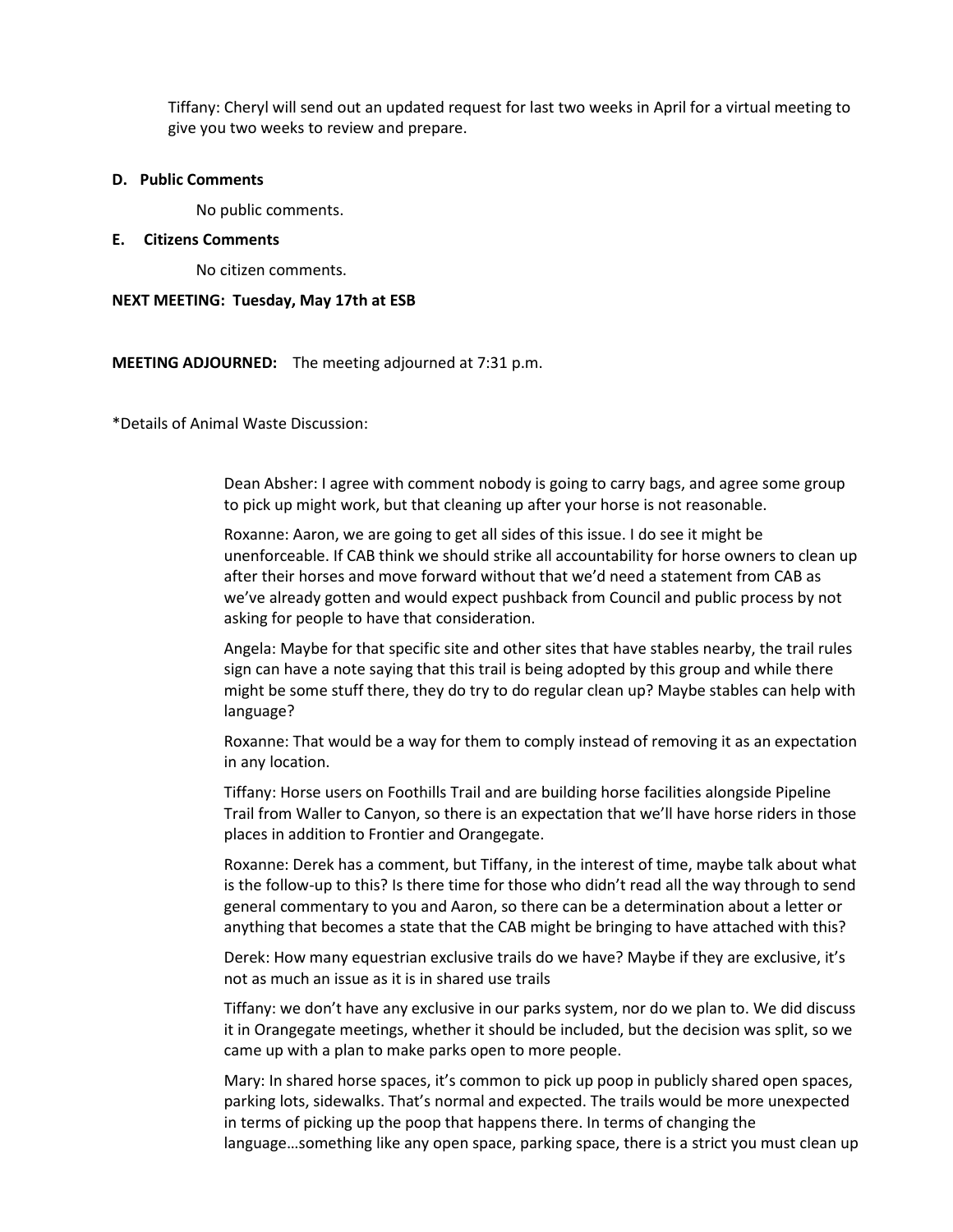after your horses, and out on the trails, it's "do your best reasonable expectation" but not fined if you can't, and in conjunction with a horse group. Maybe some language that horse poop is less toxic than dog poop. Quickly biodegrade and go back into the soil as fertilizer.

Bridle Trails State Park in Bellevue, equestrian and shared use, trails with bikers, runners, and horse riders. They have the model in the parking lot you pick up everything that drops but not on the trails and it seems to be working.

Aaron: Mary, within equestrian community is it a known courtesy that those actions happen in shared spaces, like parking lots, people will take care of those issues?

Mary: Yes, absolutely, even in equestrian-exclusive areas, in the shared areas you pick up droppings, hay, shavings.

Aaron: Would it be possible, Tiffany and Roxanne, to find out how the state parks are maintained?

Tiffany: State parks require an entrance fee, so part of those fees might go towards maintenance. We don't require a maintenance fee, so we could certainly look to the adjacent stable that's a heavy user of the park, but in order to collect something from users that would pay for maintenance, that would be difficult. I think it's easier to get volunteers.

Roxanne: This is worth some follow-up. Tiffany and I will work on this as well. Some of the places you are referencing are equestrian parks and trails, just like there are designated off leash area rules, we could have a separate section for a designated equestrian area and notifying them that equestrians are also utilizing the site and there would be some expectation, and we can work with some groups on getting some volunteers.

Dean: Absher: I agree with moving on but strongly suggest some representatives and better knowledge from the horse community. If you make it unlawful, you will get such pushback from the Council you wouldn't want to see it. The state doesn't charge access fees, none of it that I'm aware of is designated for horse poop cleanup. That would be like expecting someone to walk their bicycle wherever they go. You might want to look at that very carefully.

Roxanne: If you have any other comments or thoughts as you go, please send them to Aaron and Tiffany. If we wind up reworking it, we will send it out the group. If you want a position statement to forward to Council, that can be worked on.

Roxanne: Tiffany, will you be submitting after the meeting or before?

Tiffany: I wanted to submit it next week, after draft meeting minutes for this meeting come out. I can delay it if this group wants to delay for extra review time, but we've been working on it for a couple of years and want to move forward. Roxanne, if you think it's okay to delay action on this until the May meeting, we can.

Roxanne: We will be having an extra meeting regarding Carbon River Corridor Cooperative Action Plan so that could be an agenda item. We can distribute changes then. Thank you all for your input. We can make some recommended changes and then get your feedback in a statement. If it warrants waiting for another meeting, that's fine. If people are satisfied with the changes, being able to forward it with a statement allows Council to make final determination.

Aaron: Wondering maybe we can set a deadline in a week or two weeks for comments, and then if no comments are received then it can continue to move forward. If not, we can take it up at the next interim board meeting. Anybody on the board have issues with that? If you have questions or comments to submit to Tiffany via email and cc: myself. If there's a density of comments, we'll take it up at the next meeting, if not we'll continue to move